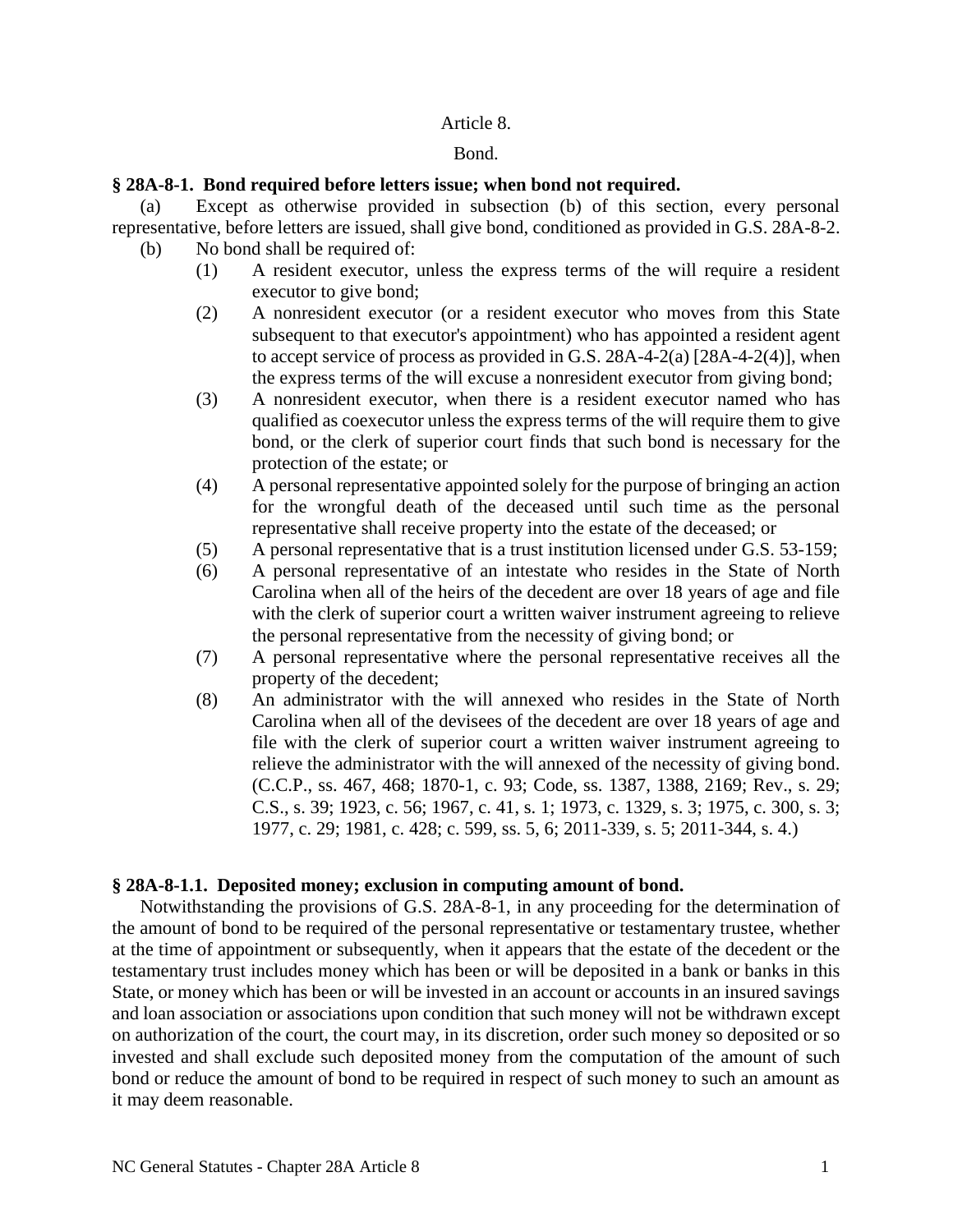The petitioner for letters testamentary, of administration, or of trusteeship may deliver to any such bank or association any such money in the petitioner's possession, or may allow such bank to retain any such money already in its possession, or may allow such association to retain any such money already invested with it; and, in either event, the petitioner shall secure and file with the court a written receipt including the agreement of the bank or association that such money shall not be allowed to be withdrawn except on authorization of the court. In so receiving and retaining such money, the bank or association shall be protected to the same extent as though it had received the same from a person to whom letters testamentary, of administration, or of trusteeship had been issued.

The term "account in an insured savings and loan association" as used in this section means an account insured by the Federal Deposit Insurance Corporation, the Federal Savings and Loan Insurance Corporation or by a mutual deposit guaranty association authorized by Article 7A of Chapter 54 of the General Statutes of North Carolina.

The term "money" as used in this section means the principal of the decedent's estate and does not include the income earned by the principal of the decedent's estate which may be withdrawn without any authorization of the court. (1977, c. 870, s. 1; 2011-344, s. 4.)

#### **§ 28A-8-2. Provisions of bond.**

A bond given pursuant to this Article shall be:

- (1) Payable to the State to the use of all persons interested in the estate; and
- (2) Conditioned that the personal representative giving the bond shall faithfully execute the trust reposed in the personal representative and obey all lawful orders of the clerk of superior court or other court touching the administration of the estate committed to the personal representative; and
- (3) In an amount not less than:
	- a. One and one-fourth times the value of all personal property of the decedent when the bond is secured by a suretyship bond executed by a corporate surety company authorized by the Commissioner of Insurance to do business in this State, provided that the clerk of superior court, when the value of the personal property to be administered by the personal representative exceeds one hundred thousand dollars (\$100,000), may accept bond in an amount equal to the value of the personal property plus ten percent (10%) thereof; or
	- b. Double the value of all personal property of the decedent when the bond is secured by one of the methods provided in subdivision (4)b, (4)c or (4)d; such value of said personal property to be ascertained by the clerk of superior court by examination, on oath, of the applicant or of some other person determined by the clerk to be qualified to testify as to its value; and
- (4) Secured by one or more of the following:
	- a. Suretyship bond executed, at the expense of the estate, by a corporate surety company authorized by the Commissioner of Insurance to do business in this State;
	- b. Suretyship bond executed and justified upon oath before the clerk of superior court by two or more sufficient personal sureties each of whom shall reside in and own real estate in North Carolina and shall have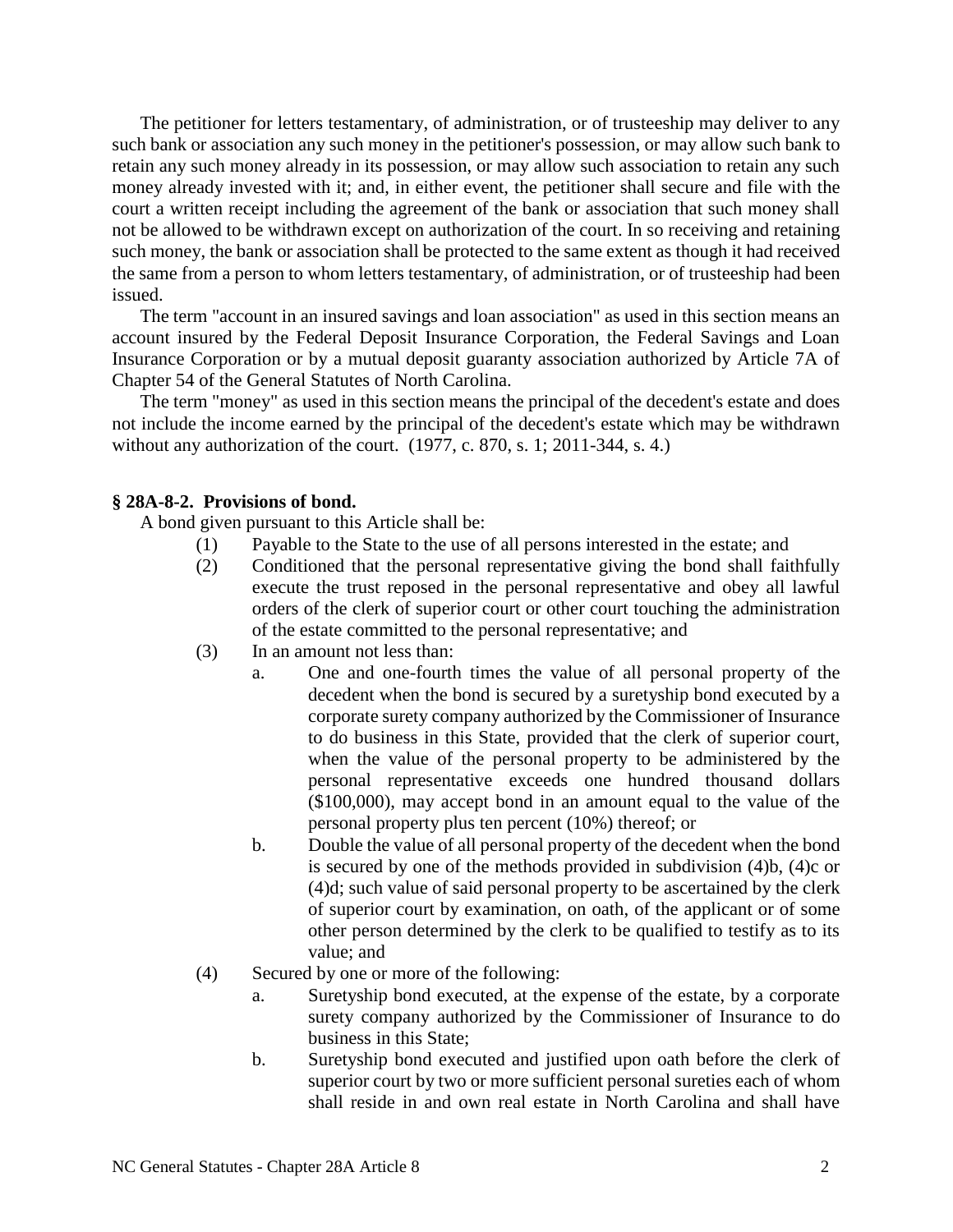assets with an aggregate value above encumbrances of not less than the amount of the penalty of the required bond;

- c. A first mortgage or first deed of trust in form approved by the administrative officer of the courts on real estate located in North Carolina:
	- 1. Executed by the owner, and conditioned on the performance of the obligations of the bond, and
	- 2. Containing a power of sale which, in the case of a mortgage, is exercisable by the clerk of superior court upon a breach of any condition thereof, or, in the case of a deed of trust, is exercisable by the trustee after notice by the clerk of superior court that a breach of condition has occurred.

The clerk of superior court shall not accept such mortgage or deed of trust until it shall have been properly registered in the county or counties in which the real estate is located, and the clerk of superior court is satisfied that the real estate subject to the mortgage or deed of trust is worth the amount to be secured thereby, and that the mortgage or deed of trust is a first charge on said real estate. No such mortgage or deed of trust shall be cancelled or surrendered until the approval of the final account, unless substitution is permitted as provided in G.S. 28A-8-3(d).

d. A deposit by the owner with the clerk of superior court of negotiable securities, of a kind permitted by law to be proper investments for fiduciaries exercising due care, having a fair market value determined by the clerk to be equal to the amount of the penalty of the bond. Such securities shall be properly endorsed, delivered to the clerk of superior court, and accompanied by a security agreement containing a power of sale authorizing the clerk of superior court to sell them in the event the person to whom letters are being issued commits a breach of any duty imposed upon that person by law in respect of that person's office. Such securities shall not be surrendered by the clerk of superior court to the owner until the approval of the final account, unless substitution is permitted as provided in G.S. 28A-8-3(d). For the purposes of determining the value of the assets of the personal sureties in subdivision (4)b, or the value of the real estate in subdivision (4)c, or the value of the negotiable securities in subdivision (4)d, the clerk of superior court may require a certificate of the value of such property by one or more persons not interested in the estate determined by the clerk to be qualified to certify such value. (C.C.P., s. 468; 1870-1, c. 93; Code, s. 1388; Rev., s. 319; C.S., s. 33; 1935, c. 386; 1949, c. 971; 1967, c. 41, s. 1; 1973, c. 1329, s. 3; 2011-344, s. 4.)

### **§ 28A-8-3. Modification of bond requirements.**

- (a) Increase of Bond or Security in Case of Inadequacy or Insufficiency.
	- (1) The clerk of superior court, on the clerk's own motion, may require the personal representative to give a new bond or to furnish additional security if the clerk of superior court finds that the bond filed pursuant to this Article, or its security,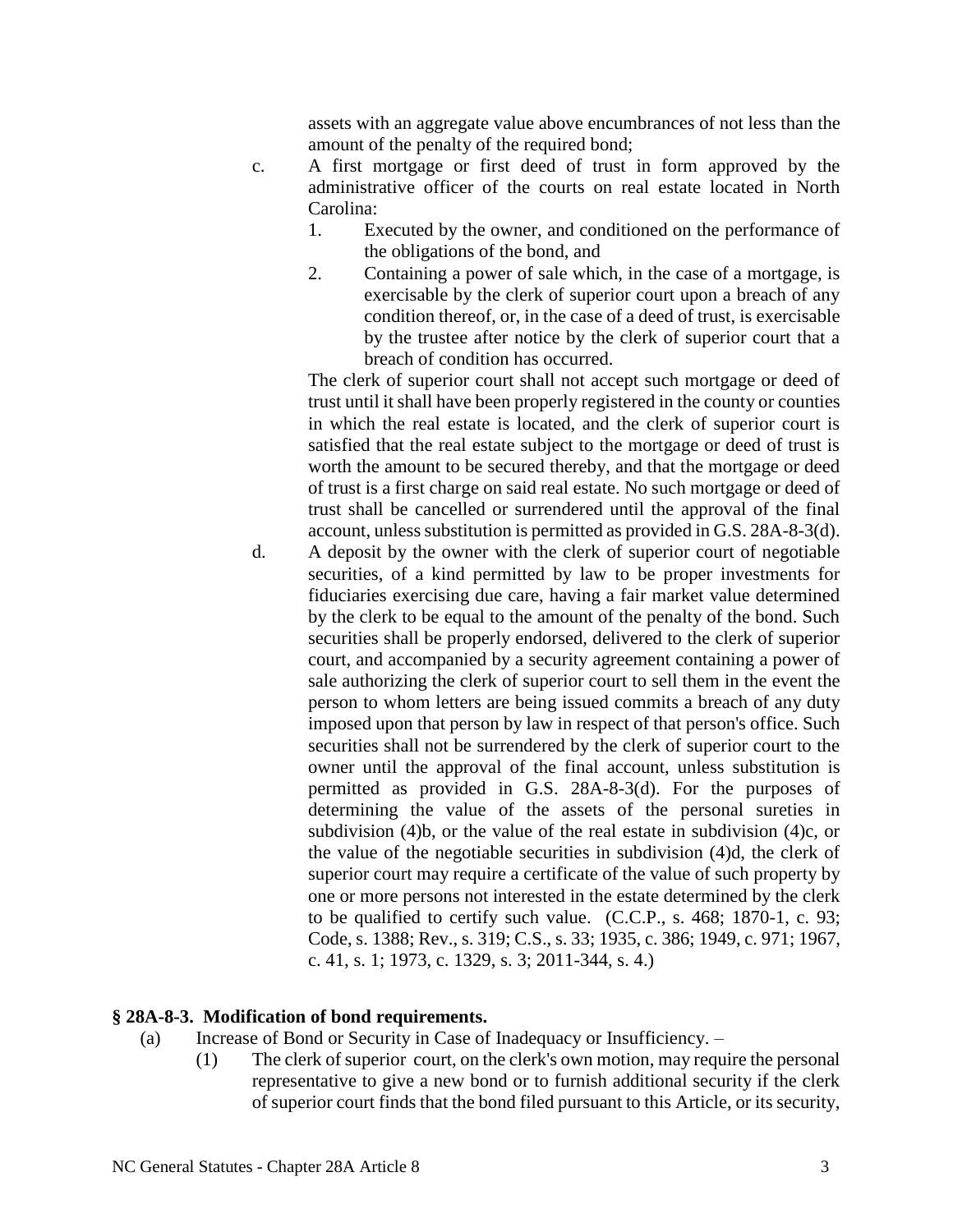is insufficient, inadequate in amount, or that any of the individual sureties has become or is about to become a nonresident or, in the case of a corporate surety, has withdrawn or is about to withdraw from doing business in this State.

(2) Any interested person may file a verified petition in accordance with Article 2 of this Chapter requesting modification of bond requirements. Upon the filing of a verified petition, the clerk of superior court shall conduct a hearing in accordance with Article 2 of this Chapter. If the clerk of superior court finds that the bond filed or its security is insufficient or inadequate, the clerk shall make an order requiring the personal representative to give a new bond or to furnish additional security within a reasonable time to be fixed in the order.

(b) Increase of Bond upon Sale of Real Estate. – When a personal representative makes application for an order to sell real estate, the provisions of G.S. 1-339.10 shall govern.

(c) Reduction of Bond. – On application of the personal representative the penalty of the bond may be reduced from time to time when the clerk of superior court finds that such reduction is clearly justified, but in no event shall the penalty of the bond be reduced below the amount required by G.S. 28A-8-2(3).

(d) Substitution of Security. – When a bond is secured by a mortgage or deed of trust on real estate as provided in G.S. 28A-8-2(4)c or a deposit of negotiable securities as provided in G.S. 28A-8-2(4)d, the clerk of superior court may, on application of the personal representative, order that such real estate or negotiable securities, or a part thereof, be released upon the substitution therefor of other security in compliance with G.S. 28A-8-2(4)a, (4)c, or (4)d. Such substitution may be allowed in conjunction with any other modification of bond requirements permitted by this section. (1868-9, c. 113, s. 89; Code, s. 1518; Rev., s. 32; C.S., s. 43; 1973, c. 1329, s. 3; 2011-344, s. 4.)

#### **§ 28A-8-4. Failure to give additional bond; letters revoked.**

If any personal representative fails to give an additional bond or new bond or to furnish additional security as ordered by the clerk of superior court pursuant to the provisions of this Article, within the time specified in any such order (not less than five days or more than 15 days), the clerk of superior court shall proceed as provided in G.S. 28A-9-2. (1868-9, c. 113, s. 91; Code, s. 1520; Rev., s. 34; C.S., s. 44; 1973, c. 1329, s. 3; 2011-344, s. 4.)

#### **§ 28A-8-5. Rights of surety in danger of loss.**

Any surety on the bond of a personal representative who is in danger of loss under the surety's suretyship may file a verified petition with the clerk of superior court setting forth the facts, and asking that such personal representative be removed from office, or that the personal representative be required to give security to indemnify the petitioner against apprehended loss, or that the petitioner be discharged as surety and be released from liability for any future breach of the bond. The clerk of superior court shall conduct a hearing in accordance with Article 2 of this Chapter. If, upon the hearing, the clerk of superior court determines that the surety is entitled to relief, the clerk may grant the same in such manner as to serve the best interest of the estate. In any event, however, the previous surety shall not be released from liability for any breach of duty by the personal representative occurring prior to the filing of bond with a new surety unless the new surety assumes liability for the earlier breaches. (1868-9, c. 113, s. 90; Code, s. 1519; Rev., s. 33; C.S., s. 41; 1973, c. 1329, s. 3; 2011-344, s. 4.)